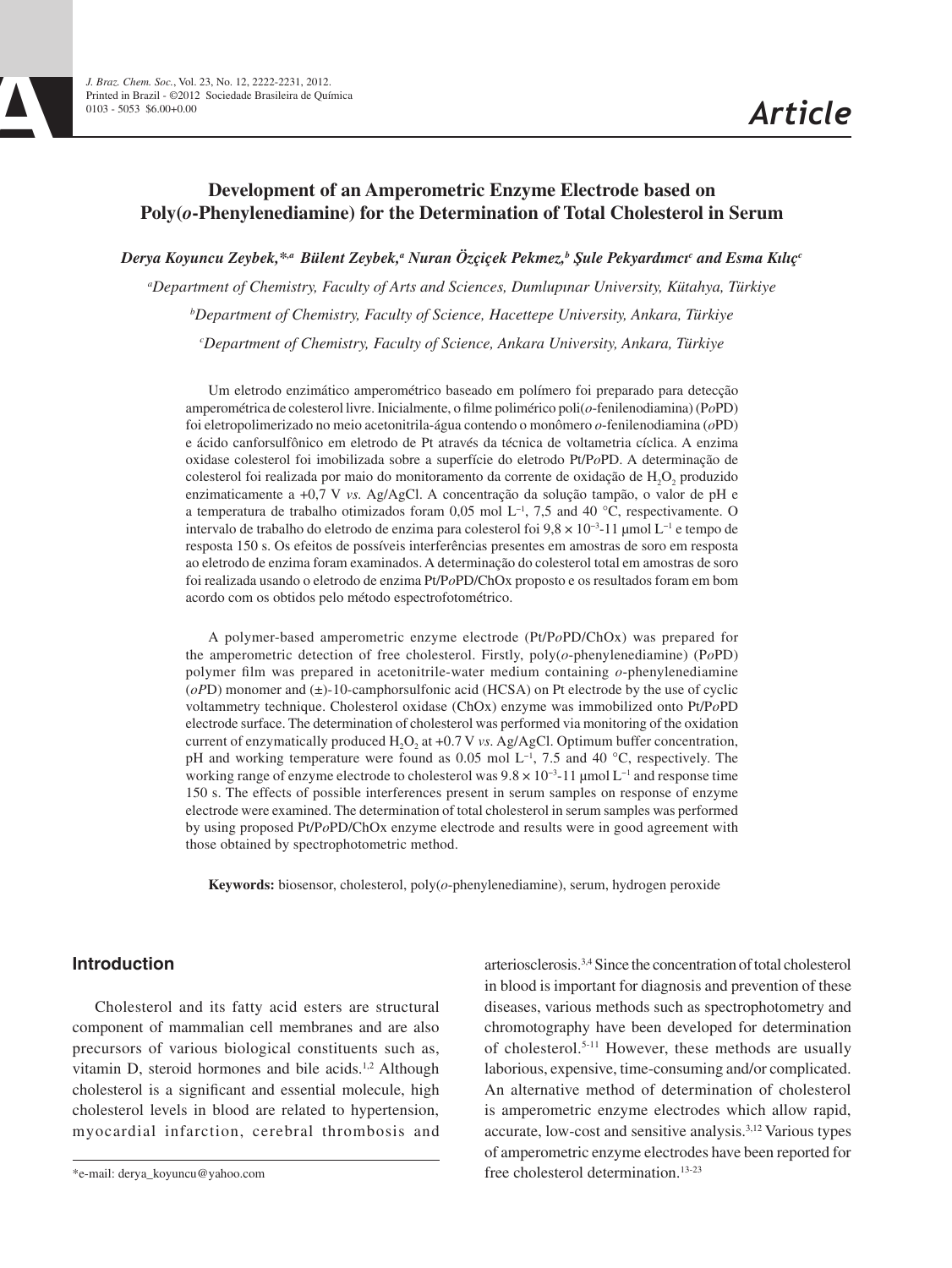Cholesterol + O<sub>2</sub> 
$$
\xrightarrow{\text{ChOx}}
$$
 Cholest-4-en-3-on + H<sub>2</sub>O<sub>2</sub> (1)

The oxidation current of hydrogen peroxide can be detected at applied potential and the current is proportional with the concentration of hydrogen peroxide and thus the concentration of cholesterol in the samples.4,15

$$
H_2O_2 \longrightarrow O_2 + 2H^+ + 2e^-
$$
 (2)

Since oxidation of hydrogen peroxide requires high working potential such as +0.7 V (*vs.* Ag/AgCl), other electroactive substances present in biological samples are also oxidized and interfere the response.24,25 Basically, two options are available to avoid the effects of interferences. One is to lower the applied potential by using electron transfer mediators<sup>26-29</sup> and the other one is to employ a permselective polymer films in order to decrease the interferences.30

In amperometric enzyme biosensors, polymer films prepared by electropolymerization which used as immobilization matrixes have been frequently employed.<sup>31</sup> Electropolymerization is often carried out in aqueous or non-aqueous solution containing monomer by using chronoamperometric or cyclic voltammetric techniques. Unlike various methods that used in development a biosensor, electropolymerization presents many advantages such as reproducibility, thickness control and the uniformity of the polymer film and give permission to simple preparation of polymer film modified electrodes.<sup>32</sup> The conducting polymers such as polypyrrole,  $3,33-35$ polyaniline17,36 and polythiophene37 have been widely used for the biosensors development. These polymers have a high conductivity, stability and also amount of biomaterial can be controlled during electropolymerization process.<sup>32</sup> In addition, nonconducting polymers such as polyphenol and its derivates, polyphenylenediamines and overoxidized polypyrrole also have been used as an immobilization matrix for enzymes. Since nonconducting polymers are very thin because of their self-limited growth, the response of amperometric biosensor based on nonconducting polymer to their substrate can be resembled to that of an unmodified electrode. They also have advantages, including permselectivity and reproducibility, and thus can eliminate possible interferences such as ascorbate, uric acid, acetaminophen, urea, etc. present in real samples. Polyphenylenediamines have been extensively reported for development a biosensor because of the excellent permselective properties. Since for many oxidase-based amperometric biosensors, detections of substrates are carried out via monitoring enzymatically produced hydrogen peroxide, polymer films should be highly permeable to hydrogen peroxide and efficiently eliminate the interference species. Ortho isomer poly(*o*-phenylenediamine) of polyphenylenediamines is the most studied form, and is the subject of the present study.<sup>38</sup> Poly $(o$ -phenylenediamine) films have been widely used on amperometric glucose,  $26,30,39-45$ phenol,<sup>46</sup> L-lysine<sup>47,48</sup> and ethanol<sup>49</sup> biosensor for elimination of interference from electroactive species present in real samples. A literature search revealed that there were no reports of biosensor prepared by the polymerization conditions used in this study. In various studies, working electrodes were coated by poly(*o*-phenylenediamine) film using aqueous solution of monomer as an outer layer for elimination interferences.<sup>38,50</sup> In cholesterol biosensors, poly(*o*-phenylenediamine) films were also used for elimination interference and determination of cholesterol in human serum could not be performed by using prepared biosensor.12,51 However, in the present study, poly(*o*phenylenediamine) film is composed both permselective membrane and immobilization matrix for enzyme.

In the present study, amperometric cholesterol enzyme electrode was developed and optimizations of working conditions were carried out. For this purpose, cholesterol oxidase (ChOx) enzyme was immobilized on the electrochemically synthesized poly(*o*-phenylenediamine) polymer films using glutaraldehyde. It was concluded that polymeric film reduced the effects of interferent substances such as uric acid, L-ascorbic acid, urea, etc. present in serum. The amounts of total cholesterol in serum samples were determined and > 0.998 correlation was obtained between proposed enzyme electrode results and those obtained by spectrophotometric method.

# **Experimental**

#### Apparatus and reagents

Electrochemical experiments were performed with IVIUMSTAT electrochemical analyzer (Ivium Techonologies, Netherlands) using a three-electrode cell stand (Bioanalytical Systems, Inc., USA). In the electropolymerization studies, working electrode was platinum disk electrode (4 mm diameter). A silver wire in contact with 0.01 mol  $L^{-1}$  AgNO<sub>3</sub> and Pt foil were used as the reference electrode and counter electrode, respectively. The 0.01 mol  $L^{-1}$  AgNO<sub>3</sub> solution in the reference electrode was prepared in acetonitrile containing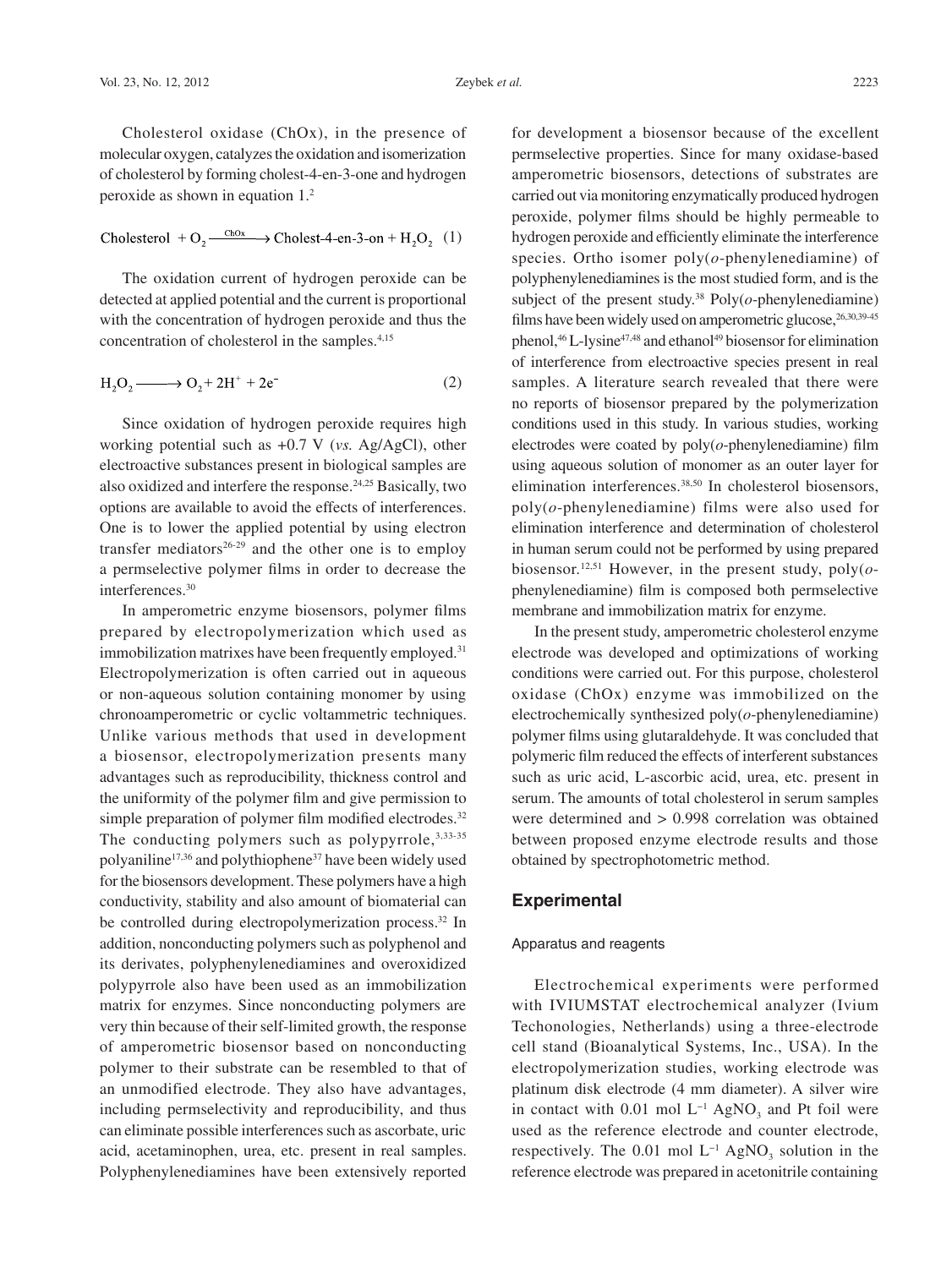0.1 mol L−1 tetrabutylammonium perchlorate (TBAP) as the supporting electrolyte. In amperometric detection experiments, polymer film coated Pt disc electrode or enzyme immobilized polymer coated Pt disc electrode were used as working electrode. Reference and counter electrodes were Ag/AgCl electrode (BAS MF 2052) and Pt wire (BAS MW 1034), respectively. The pH values of the buffer solutions were measured with ORION Model 1906 D 720A pH/ion meter (Thermo Scientific, USA). Temperature control was achieved with Grant LTD GG thermostat (Grant Instruments, UK). Scanning electron micrographs were taken with a Jeol JSM-7000F field emission scanning electron microscope (FESEM) (Jeol Ltd., Japan). All solutions were prepared with deionized water of resistivity not less than 18  $M\Omega$  cm taken from an Elga Purelab Classic water purification system (Veolia Water Systems Ltd., UK).

Cholesterol oxidase from *Pseudomonas sp*. (2.4 U mg-1 EC 1.1.3.6), water soluble cholesterol, ascorbic acid, urea and uric acid were all purchased from Sigma. Cholesterol esterase from porcine pancreas (44.4 U mg-1 EC 3.1.1.13), TBAP,  $AgNO<sub>3</sub>$ , paracetamol and creatinine were supplied from Fluka. *o-*Phenylenediamine monomer,  $(\pm)$ -10-camphorsulfonic acid and Li<sub>2</sub>CO<sub>3</sub> were obtained from Aldrich. Acetonitrile, hydrogen peroxide, di-sodium monohydrogen phosphate heptahydrate and sodium dihydrogen phosphate dihydrate were purchased from Riedel de Haën.

#### Electropolymerization process

The working electrodes were polished by alumina particles (sizes 0.05 µm) thoroughly and ultrasonically cleaned in ethanol and double distilled water sequentially. The Pt disk electrode was immersed in acetonitrile (94%)-water (6%) mixture containing 0.1 mol L−1 *o*-phenylenediamine  $(o-PD)$  and 0.2 mol L<sup>-1</sup> ( $\pm$ )-10-camphorsulfonic acid (HCSA). The solution was purged with argon in order to remove the oxygen. The electropolymerization of *o*-phenylenediamine was performed by potential cycling between  $-0.4$  and  $+2.2$  V *vs.* Ag/Ag<sup>+</sup> at a scan rate 0.025 V s−1 with 50 cycles. The obtained Pt/P*o*PD electrode was immersed into acetonitrile and dried at room temperature.

#### Preparation of enzyme electrode

Pt/P*o*PD electrode was dipped into 250 µL cholesterol oxidase (ChOx) (2.4 U mL<sup>-1</sup>) solution containing 5  $\mu$ L glutaraldehyde (25%) for 12 h at +4 °C for immobilization of enzyme molecules. The prepared Pt/P*o*PD/ChOx enzyme electrode was rinsed with buffer solution in order to remove any unbounded enzyme molecules. The enzyme electrode was kept in refrigerator at +4 °C when it was not in use.

#### Amperometric measurements

All amperometric measurements were performed in phosphate buffer solution (0.05 mol L−1 pH 7.5). In this study, the determination of free cholesterol was based on electrooxidation of  $H_2O_2$  at  $+0.7$  V (*vs.* Ag/AgCl) at the surface of polymer film electrode therefore, it was first investigated whether Pt/P*o*PD electrode was sensitive to  $H_2O_2$  or not. For this purpose, 5.0 mL of buffer solution were added to the electrochemical cell and a steady-state background current was allowed to decay at a constant value at +0.7 V (*vs.* Ag/AgCl). Then aliquots of hydrogen peroxide solution were added to electrochemical cell and the current responses were recorded at +0.7 V (*vs.* Ag/AgCl). The current values were plotted against hydrogen peroxide concentration in order to the determination of the sensitivity. The amperometric detection of free cholesterol was carried out at +0.7 V *vs.* Ag/AgCl via electrochemical oxidation, at the Pt/P*o*PD/ChOx electrode, of hydrogen peroxide generated in enzymatic reaction. First, enzyme electrode was equilibrated in phosphate buffer solution at +0.7 V (*vs.* Ag/AgCl) until a constant current was obtained. Then aliquots of cholesterol solution were added to electrochemical cell and the current responses were recorded.

# **Results and Discussion**

In this study, a new amperometric cholesterol enzyme electrode based on P*o*PD was prepared. The hydrogen peroxide sensitivity of Pt/P*o*PD electrode, surface characterization, optimum working conditions and performance factors of the Pt/P*o*PD/ChOx electrode and effects of interferences were studied and results were given below. The determination of total cholesterol in serum samples was also performed.

### Preparation of PoPD film

The optimization studies of electropolymerization of  $o$ -phenylenediamine ( $o$ -PD) were conducted in elsewhere.<sup>52</sup> In that study, optimization parameters such as potential range, percentage of water in polymerization solution and concentration of *o*-PD were evaluated and these conditions were used in present study. The electropolymerization of *o*-PD upon Pt electrode surface were performed by cyclic voltammetry between −0.4 and 2.2 V at a scan rate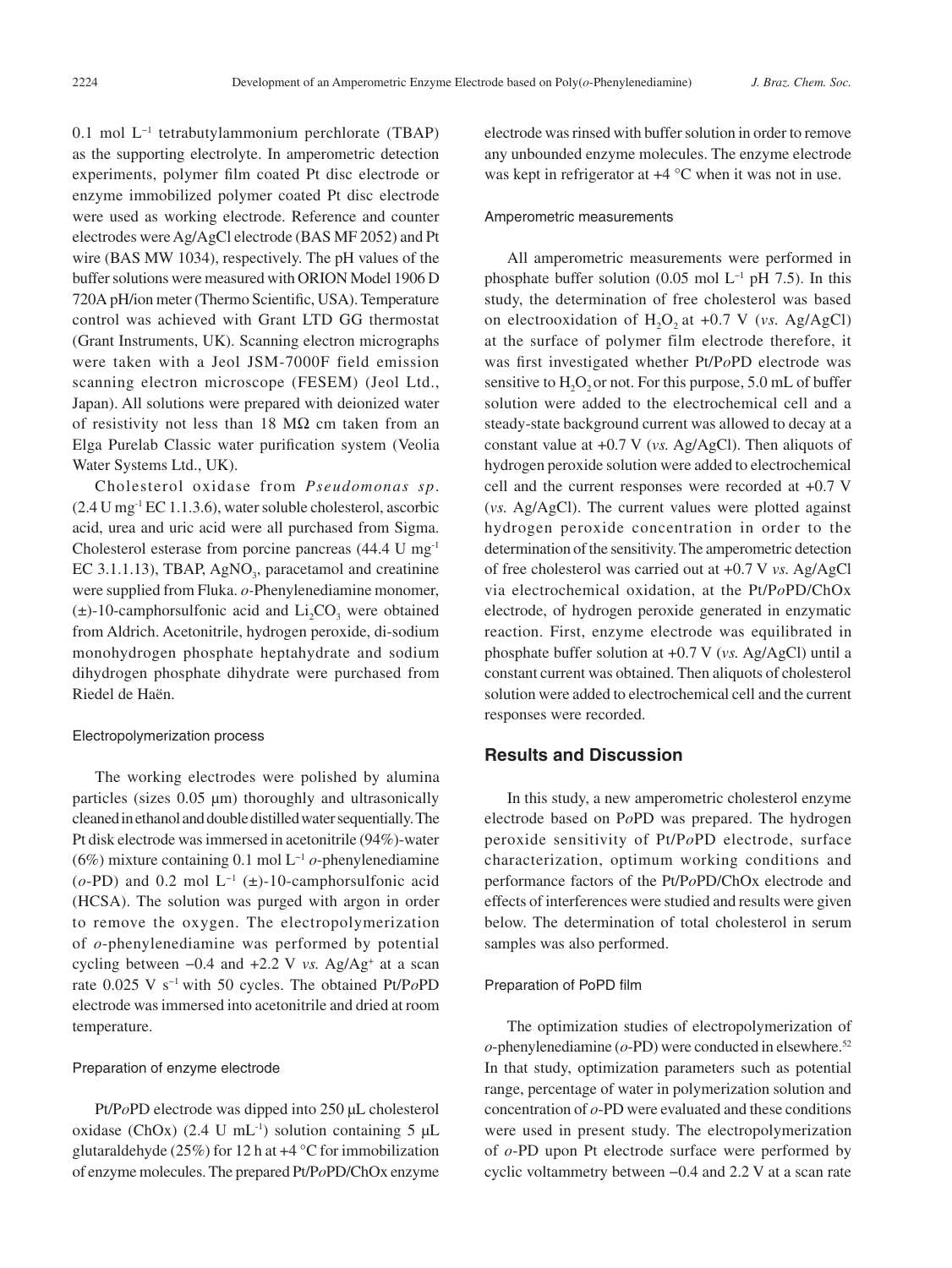0.025 V s−1 with 50 cycles and the cyclic voltammogram obtained during electropolymerization is given in Figure 1. In the first scan, the anodic current started increasing at about 0.15 V and reached to maximum value at 1.8 V, which corresponds to the oxidation of protonated *o*PD monomer. This irreversible peak shifted to negative potential and its intensity decreased regularly during subsequent scans, indicating that the polymeric film was formed and formation of P*o*PD film blocked further access of monomers to Pt electrode surface.<sup>40,47,50</sup>



**Figure 1.** Cyclic voltammograms obtained during electropolymerization of *o*-PD on Pt electrode in acetonitrile (94%)-water (6%) mixture containing 0.1 mol L−1 *o*-phenylenediamine (*o*-PD) and 0.2 mol L−1 (±)-10-camphorsulfonic acid (HCSA). Conditions: potential cycling range of −0.4-2.2 V, scan rate of 0.025 V s−1 and 50 cycles.

# The hydrogen peroxide sensitivity of Pt and Pt/PoPD electrodes

In this study, the determination of free cholesterol was based on electrooxidation of  $H<sub>2</sub>O<sub>2</sub>$  at +0.7 V (*vs.* Ag/AgCl) at the surface of polymer film electrode therefore, it was first investigated whether Pt/P*o*PD electrode was sensitive to  $H_2O_2$  or not. The same experiment was also performed for Pt disk electrode for comparison. The amperometric responses of Pt and Pt/PoPD electrodes as a function of H<sub>2</sub>O<sub>2</sub> concentration were shown in Figure 2A. It can conclude that P*o*PD film has composed a permeable membrane against H<sub>2</sub>O<sub>2</sub> and sensitivity obtained with Pt/PoPD electrode to H<sub>2</sub>O<sub>2</sub> was as same as those obtained with Pt electrode. In conclusion, Pt/P*o*PD electrode can be used as an immobilization matrix for the development of the biosensor based on oxidase enzymes. The response of amperometric electrodes based on non-conducting polymers like P*o*PD can be equated to that uncovered electrode.<sup>53,54</sup>

The electrochemical behavior of polymer film in the presence and absence of hydrogen peroxide was examined



**Figure 2.** (A) Amperometric response of Pt (a) and Pt/P*o*PD (b) electrodes as a function of H<sub>2</sub>O<sub>2</sub> concentration in 0.05 mol L<sup>-1</sup> phosphate buffer (pH 7.5) at +0.7 V *vs.* Ag/AgCl. (B) Cyclic voltammograms of Pt/P*o*PD electrode in the absence (a), presence of  $2.0 \times 10^{-4}$  mol L<sup>-1</sup> (b) and  $1.1 \times 10^{-3}$  mol L<sup>-1</sup> (c) of hydrogen peroxide.

by the cyclic voltammetry. As can be seen in Figure 2B, adding hydrogen peroxide to the PBS caused an increase in the oxidation current.

#### Characterization of the electrodes with SEM

The physical morphology of polymer film has significant role in the immobilization of the enzyme and reflects the performance of the enzyme electrode. The morphologies of P*o*PD and P*o*PD/ChOx films were characterized by field emission scanning electron microscopy (FESEM). A typical SEM micrograph of Pt/P*o*PD (Figure 3a) displays a smooth and uniform morphology. The cracks observed on polymer film surface are resulted from the nature of PoPD polymer film.<sup>55,56</sup> As seen in Figure 3b, the SEM micrograph of the ChOx immobilized onto Pt/P*o*PD electrode surface exhibits covered and globular structure indicating immobilization of enzyme.

Pt/P*o*PD/ChOx enzyme electrode was used for determination of free cholesterol. Optimization of working condition such as buffer concentration, buffer pH and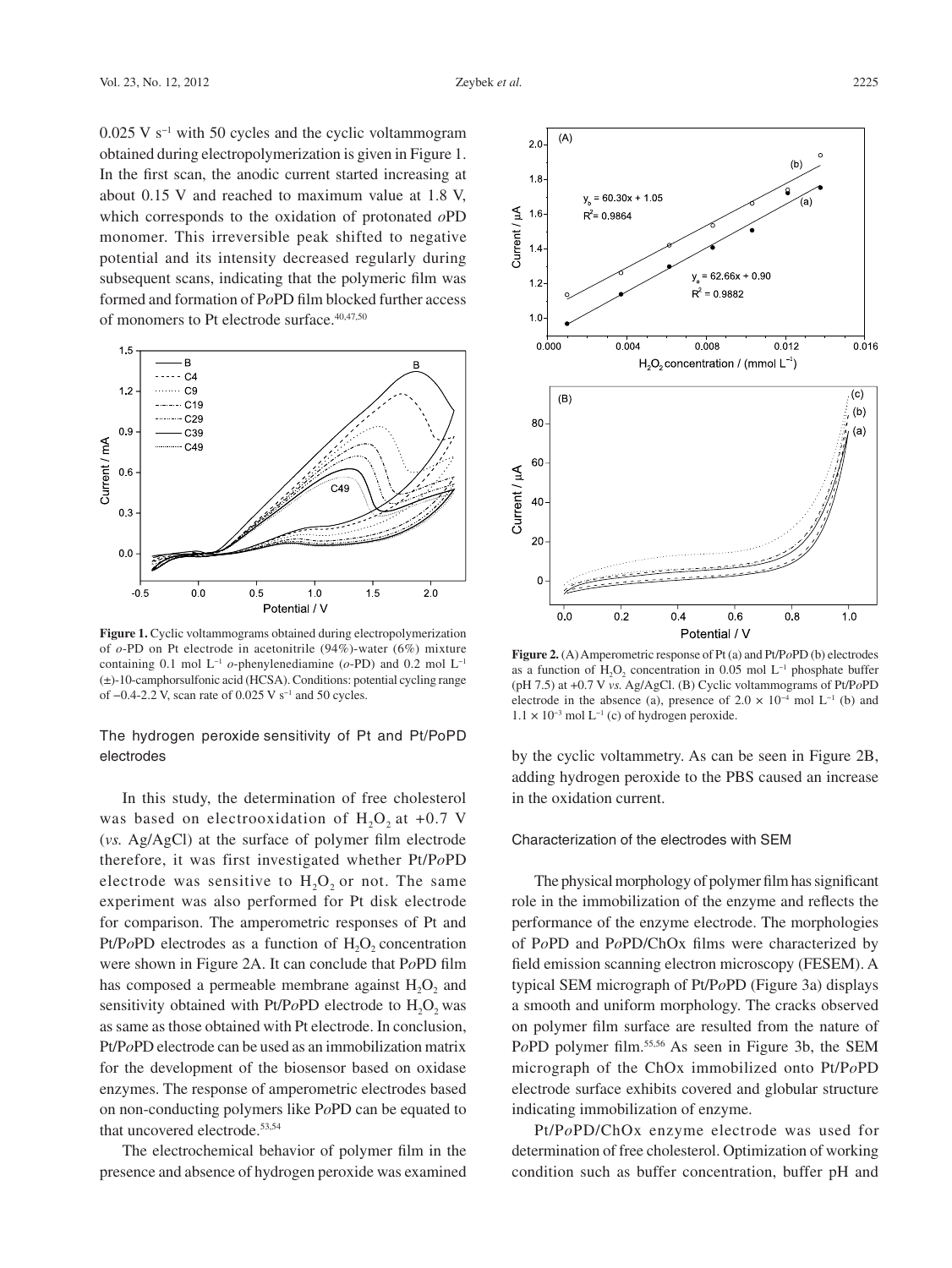

**Figure 3.** SEM micrographs of (a) Pt/P*o*PD electrode and (b) Pt/P*o*PD/ChOx enzyme electrode.

temperature, performance factors such as response time, reusability and reproducibility were also evaluated. Besides the effects of substrate concentration and interferences on amperometric response were studied. Total cholesterol in serum was analyzed by using proposed enzyme electrode and results were presented below.

#### Effects of buffer concentration and pH

Current-cholesterol concentration plots of the Pt/P*o*PD/ChOx enzyme electrode were obtained in four different phosphate buffer concentrations (0.05-0.2 mol L−1) at a pH value of 7.5. The slopes (sensitivity) of the calibration curves were plotted against the buffer concentration. Sensitivity values diminished while moving towards increased buffer concentration and optimum buffer concentration was found as 0.05 mol L−1. This result is in good agreement with that of the polymer based cholesterol biosensors.17,19,21,36

The pH value has important effects on enzyme activity and thus enzyme activity should change with the pH of buffer. The sensitivities of Pt/P*o*PD/ChOx enzyme electrode as function of pH are shown in Figure 4. The sensitivity increased from pH 6.0 to 8.0 and the highest

sensitivity was obtained at pH 8.0. However, sensitivities in the range of pH 7.0-8.0 were not different from each other and at pH 7.5 linear working range was relatively broader than others (not shown). For this reason, pH 7.5 which is close to that of the optimum pH of free cholesterol oxidase is chosen to be used in further experiment. This indicated that the optimum pH value of the enzyme may not be affected by immobilization procedure.<sup>57</sup> These results are compatible with the similar studies in the literature.<sup>3,19,21,36,57</sup>



**Figure 4.** Sensitivity of Pt/P*o*PD/ChOx electrode as a function of buffer pH in 0.05 mol L−1 phosphate buffer at +0.7 V *vs.* Ag/AgCl.

#### Effect of the working temperature

The evaluation of the temperature dependence on the enzyme electrode performance, calibration curves of the Pt/P*o*PD/ChOx electrode under temperatures varied from 10 to 50 °C were plotted and sensitivities were compared in Figure 5. As seen from figure, the sensitivity increases with the increase of temperature up to 40 °C and beyond this value decrease in the sensitivity is observed. The enzyme is thought to be denatured after this temperature. Although different temperatures were reported as optimum, it was observed that in cholesterol biosensors based on polymer films were carried out at room temperature.<sup>21,23</sup> For practical applications, following experiments were carried out at room temperature  $(23 \pm 2 \degree C)$ .

#### Reusability, reproducibility, response time and life time

For the evaluation to reusability of Pt/P*o*PD/ChOx, five calibration curves were plotted by using same electrode at +0.7 V (*vs.* Ag/AgCl) sequentially. The relative standard deviation of sensitivities was found to be 4.2%. In addition, the reproducibility of enzyme electrode is investigated to plot calibration curves by using three different enzyme electrodes and the relative standard deviation of sensitivity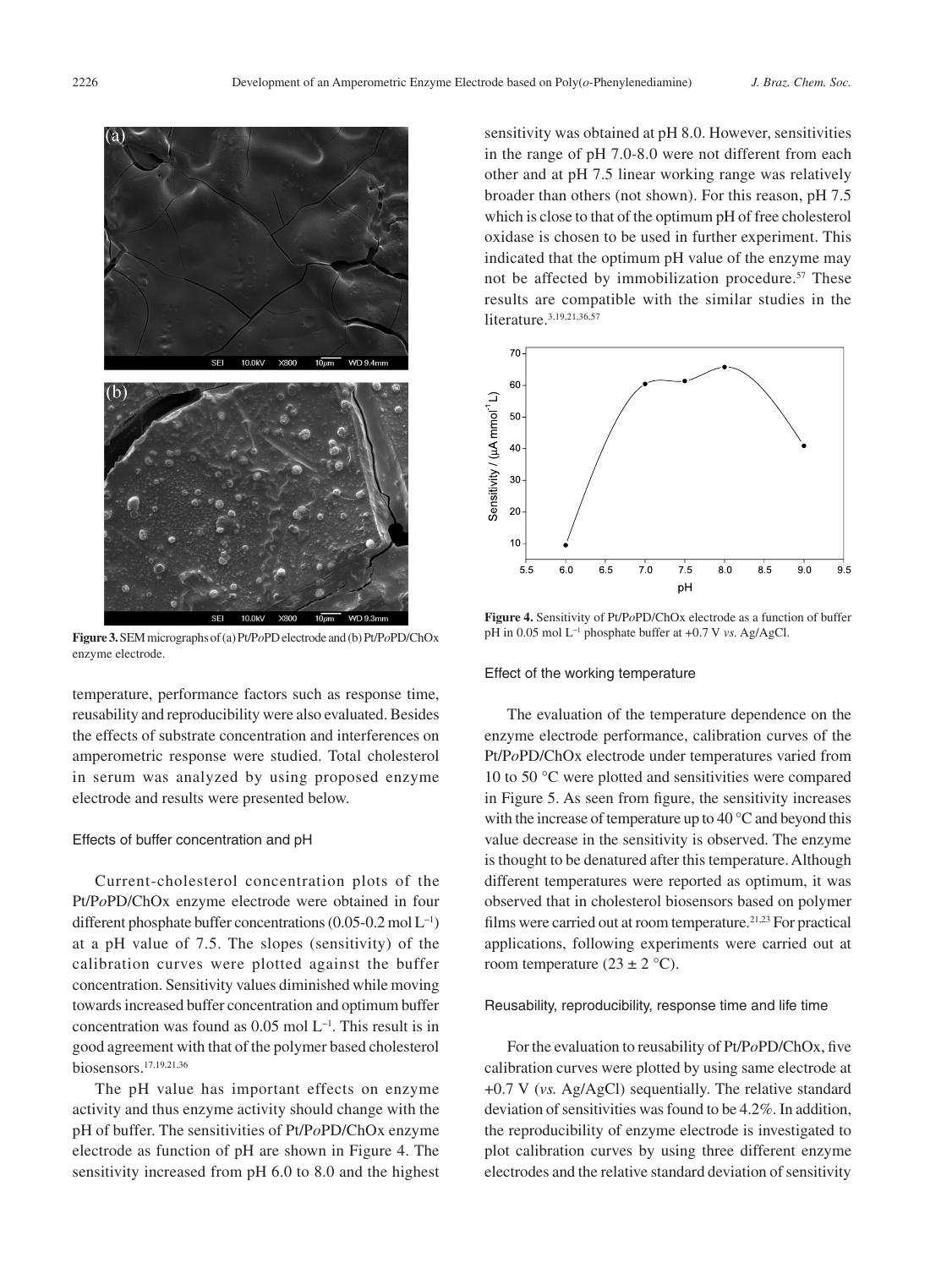

**Figure 5.** Sensitivity of the Pt/P*o*PD/ChOx enzyme electrode as function of temperature in 0.05 mol  $L^{-1}$  phosphate buffer (pH 7.5) at +0.7 V *vs.* Ag/AgCl.

values was found as 5.5%. These results indicate that the reusability and reproducibility of the enzyme electrode were highly satisfactory and the electrode can be used for many analyses.

The response time that is defined as the time it takes for the electrode to reach 95% of the steady-state current of the Pt/P*o*PD/ChOx enzyme electrode was determined at two different cholesterol concentrations. The current differences for  $1.0 \times 10^{-6}$  mol L<sup>-1</sup> and  $1.0 \times 10^{-5}$  mol L<sup>-1</sup> cholesterol against time were plotted. The response time can be taken as ca. 150 s in which the currents are approximately constant.

To evaluate the life time and stability of Pt/P*o*PD/ChOx electrode, amperometric response to cholesterol was measured for two weeks and sensitivity values of electrode were compared. Enzyme electrode retained 41% of initial sensitivity after six days.

#### Effect of the cholesterol concentration

In order to determine the linear working range of the cholesterol enzyme electrode, the amperometric response of the Pt/P*o*PD/ChOx electrode was recorded as a function of the cholesterol concentration (Figure 6). The two linear working ranges were obtained. The first range was linear from  $9.8 \times 10^{-3}$  µmol L<sup>-1</sup> to  $1.1 \times 10^{-1}$  µmol L<sup>-1</sup> with a regression equation of  $y = 15.18x + 1.12$  (R<sup>2</sup> = 0.9826) and the second one was linear from  $1.1 \times 10^{-1}$  µmol L<sup>-1</sup> to 11 µmol L−1 with a regression equation of *y* = 0.095*x +* 2.80  $(R<sup>2</sup> = 0.9769)$ . The limit of detection of the biosensor is 9.8  $\times$  10<sup>-3</sup> µmol L<sup>-1</sup> and sensitivities of biosensor are 15.18 µA µmol−1 L (for the first linear range) and 0.095 µA µmol−1 L (for the second linear range). Normal human blood plasma contains 130-260 mg dL−1 (3.4-6.7 mmol L−1) cholesterol. This range does not cover the normal serum total cholesterol level. The response

at lower concentrations is important when working with diluted samples to avoid the interferences.<sup>58</sup>



**Figure 6.** Calibration curve of the Pt/P*o*PD/ChOx enzyme electrode for cholesterol in 0.05 mol L−1 phosphate buffer (pH 7.5) at +0.7 V *vs.* Ag/AgCl.

#### Interference study

The effects of various interferences (ascorbic acid, glucose, creatinine, paracetamol, urea, aspartic acid and uric acid) which present in blood on Pt/P*o*PD/ChOx enzyme electrode response were investigated. The solutions of these substances were added into buffer solution containing  $1.0 \times 10^{-3}$  mmol L<sup>-1</sup> cholesterol one by one and current responses at +0.7 V (*vs.* Ag/AgCl) were recorded. The percentages of interference were determined as the difference in percentage of response between the buffer solution containing cholesterol and interferences and over that of cholesterol. The results were summarized in Table 1 and it can be concluded that uric acid caused 17.6% interference at the highest concentration in serum. It was reported that dilution reduced the effect of interferences.<sup>58</sup>

#### **Table 1.** Interference study

| Interference  | Concentration <sup>a</sup> /<br>(mmol $L^{-1}$ ) | Interference <sup>b</sup> /<br>% |
|---------------|--------------------------------------------------|----------------------------------|
| Ascorbic acid | 0.1                                              | 8.7                              |
| Glucose       | 4.0                                              | 9.9                              |
| Creatinine    | 0.1                                              | 2.8                              |
| Paracetamol   | 0.1                                              | 9.0                              |
| Urea          | 0.8                                              | 3.9                              |
| Aspartic acid | 0.01                                             | 3.3                              |
| Uric acid     | 0.5                                              | 17.6                             |

<sup>a</sup>Electrochemical cell concentration of interferences; <sup>b</sup>interference =  $(I_x - I_0) / I_0$  100;  $I_0$ : amperometric response of buffer solution containing  $1.0 \times 10^{-3}$  mmol L<sup>-1</sup> cholesterol solution I<sub>x</sub>: amperometric response of buffer solution containing  $1.0 \times 10^{-3}$  mmol L<sup>-1</sup> cholesterol and interferences with above concentration.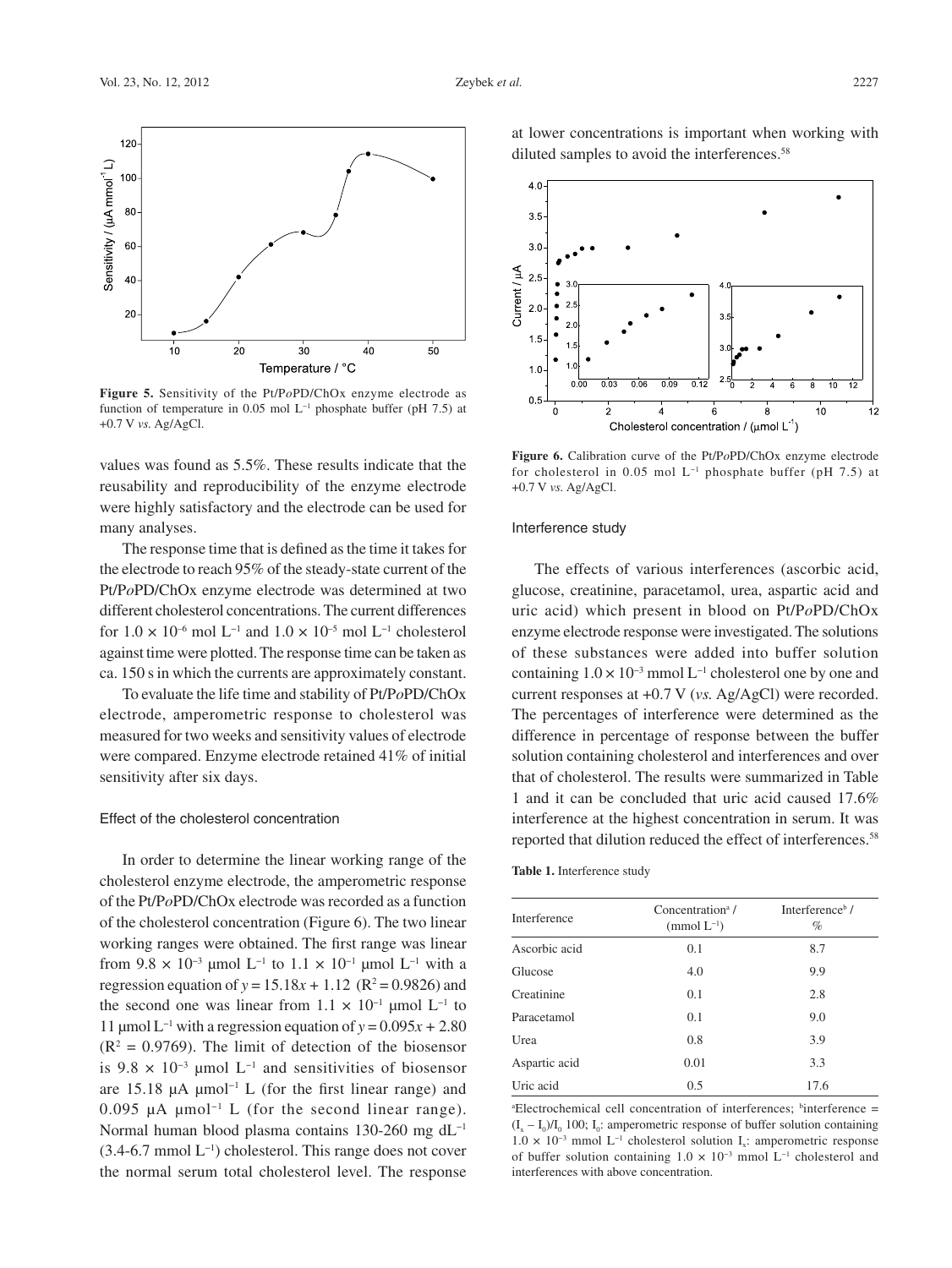#### Analysis of the total cholesterol in blood serum

The determination of total cholesterol in serum samples is important for clinical diagnosis of many disorders. Since the two-third of cholesterol in blood is esterified with fatty acids, for the determination of total cholesterol, both cholesterol esterase (ChEt) and cholesterol oxidase enzymes must be used. Cholesterol esterase catalyzes the hydrolysis of the esters by following reaction (equation 3):

Cholesterol esters + H<sub>2</sub>O  $\xrightarrow{\text{ChEt}}$  > cholesterol + fatty acids (3)

Therefore, for determination of total cholesterol present in serum samples, first, the samples were incubated with cholesterol esterase enzyme at 37 °C for 10 min to ensure that all esterified cholesterol was hydrolyzed. A dilution was performed to have the cholesterol concentration inside the working range of the response. Thus, the possible interference caused by the electroactive species present in the serum decreased considerably.<sup>27</sup> The concentration of total cholesterol of three serum samples were analyzed with the proposed Pt/P*o*PD/ChOx by standard addition method and results were compared with hospital method (Table 2). The total cholesterol concentrations obtained from analyses of serum samples by both methods were plotted and the following equation was obtained:  $y = 0.99x - 0.77$  ( $R^2 = 0.9997$ ).

**Table 2.** Determination of total cholesterol content in serum samples using the proposed enzyme electrode

|              | Total cholesterol / $(mg dL^{-1})$     |                              |  |
|--------------|----------------------------------------|------------------------------|--|
| Serum sample | Pt/PoPD/ChOx<br>biosensor <sup>a</sup> | Spectrophotometric<br>method |  |
| Sample 1     | $178.50 \pm 2.2$                       | 178                          |  |
| Sample 2     | $208.95 \pm 2.9$                       | 209                          |  |
| Sample 3     | $229.90 \pm 12.4$                      | 229                          |  |

a The results are the mean value of three measurements.

It was also checked the accuracy of the method by student's *t*-test. The *t*-value is 1.63 for Pt/P*o*PD/ChOx at 95% confidence level, for which  $t_{critic}$  is 4.30. It can be concluded that there is no difference between the results of two methods at a confidence level of 95%.

In the literature, various amperometric biosensors have been development for determination of free cholesterol, however in those studies, monitoring of total cholesterol in serum samples has not been performed using above mentioned biosensors.13,17,21,23,36,59 In many studies, cholesterol contents of synthetic serum samples like Accutrol™ were determined.16,35 Brahim *et al.*14 reported a amperometric biosensor to the determination of total cholesterol in serum samples with a correlation coefficient of 0.998. Li *et al.*57 used carbon nanotubes modified electrodes for detection of cholesterol in serum samples and correlation coefficient of 0.943 was obtained between proposed enzyme electrode results and those obtained by spectrophotometric method. Basu *et al.*20 developed a cholesterol biosensor for analysis of total cholesterol in food samples like egg and meat and concluded that biosensor showed close results as with the colorimetric method. Our group also demonstrated Pt/P*o*PD/ChOx biosensor was used for the determination of total cholesterol in serum samples with correlation coefficient of 0.99.

The characteristics of the some other polymer film based cholesterol biosensors in literature are summarized in Table 3 in order to compare with the proposed poly(*o*-phenylenediamine) film based cholesterol biosensor. Table 3 clearly shows that the different characteristics of proposed biosensor are better in some cases or comparable with some given cholesterol biosensor. It shown that the limit of detection  $(9.8 \times 10^{-3} \,\mathrm{\mu mol} \, \mathrm{L}^{-1})$  of the Pt/P*o*PD/ChOx electrode is lower than that of reported for cholesterol biosensors that include 0.4 mmol L−1 for Pt/PEDOP-ChOx electrode,<sup>23</sup> 2.5 mg dL<sup>-1</sup> (64.8 µmol L<sup>-1</sup>) for PVC/ChOx-ChEt cell containing CPE-HRP electrode,<sup>60</sup> 0.012 mmol L−1 for Pt/SAM/PB/PPy-ChOx/Nf electrode,24 120 μmol L<sup>-1</sup> for Pt/pHEMA/PPy/ChOx electrode,<sup>14</sup> 14 µmolL−1 for Pt/Pt/PPy-ChOx electrode and 12.6 µmolL−1 for Pt/Pt/PPy-ChOx/PoPD electrode,<sup>12</sup> 10.9 mmol L<sup>-1</sup> for Pt/Pt/PPy-ChOx+FcMc electrode and 12 mmol L−1 for Pt/Pt/PPy-ChOx+FMN electrode,<sup>27</sup> 1.35 µmol L<sup>-1</sup> for Pt/PPy-ChOx electrode and 0.68 µmol L−1 for Pt/PPy-ChOx/PoPD electrode.<sup>51</sup> Also, the working ranges (9.8 × 10<sup>-3</sup>-1.1 × 10<sup>-1</sup> µmol L<sup>-1</sup> and 1.1 × 10<sup>-1</sup>-11 µmol  $L^{-1}$ ) of the proposed electrode are wider than those of some reported for cholesterol biosensors that contain 0.1-0.5 mmol  $L^{-1}$  for Pt/PVF<sup>+</sup>ClO<sub>4</sub><sup>-</sup>-ChOx electrode,<sup>21</sup> 50-500 mg dL<sup>-1</sup> (1.3-13 mmol L<sup>-1</sup>) for ITO/PANI/ChEt/ChOx electrode,17 1-8 mmol L−1 for Pt/PPy-ChEt-ChOx electrode,33 0.05-0.3 mmol L−1 for Pt/SAM/PB/PPy-ChOx/Nf electrode,<sup>24</sup> 0.5-15 mmol L<sup>-1</sup> for Pt/pHEMA/PPy/ChOx electrode,<sup>14</sup> 0.04-0.27 mmol L<sup>-1</sup> for PG/TBMPC-ChOx-HRP electrode,13 0.01-0.1 mmol L−1 for Pt/PANI-ChOx (1% Triton X-100) electrode and 0.05-0.2 mmol L−1 for Pt/PANI-ChOx (5% Triton X-100) electrode,<sup>3</sup> 0.025-0.3 mmol L<sup>-1</sup> for Pt/PPy-ChOx electrode.<sup>35</sup> The present biosensor has superiority that it allows to determine in low concentration of cholesterol. Thus, the cholesterol can be analyzed in more dilute samples and the interference effects of the electroactive species present in the serum can be decreased due to the dilution procedure.<sup>27</sup>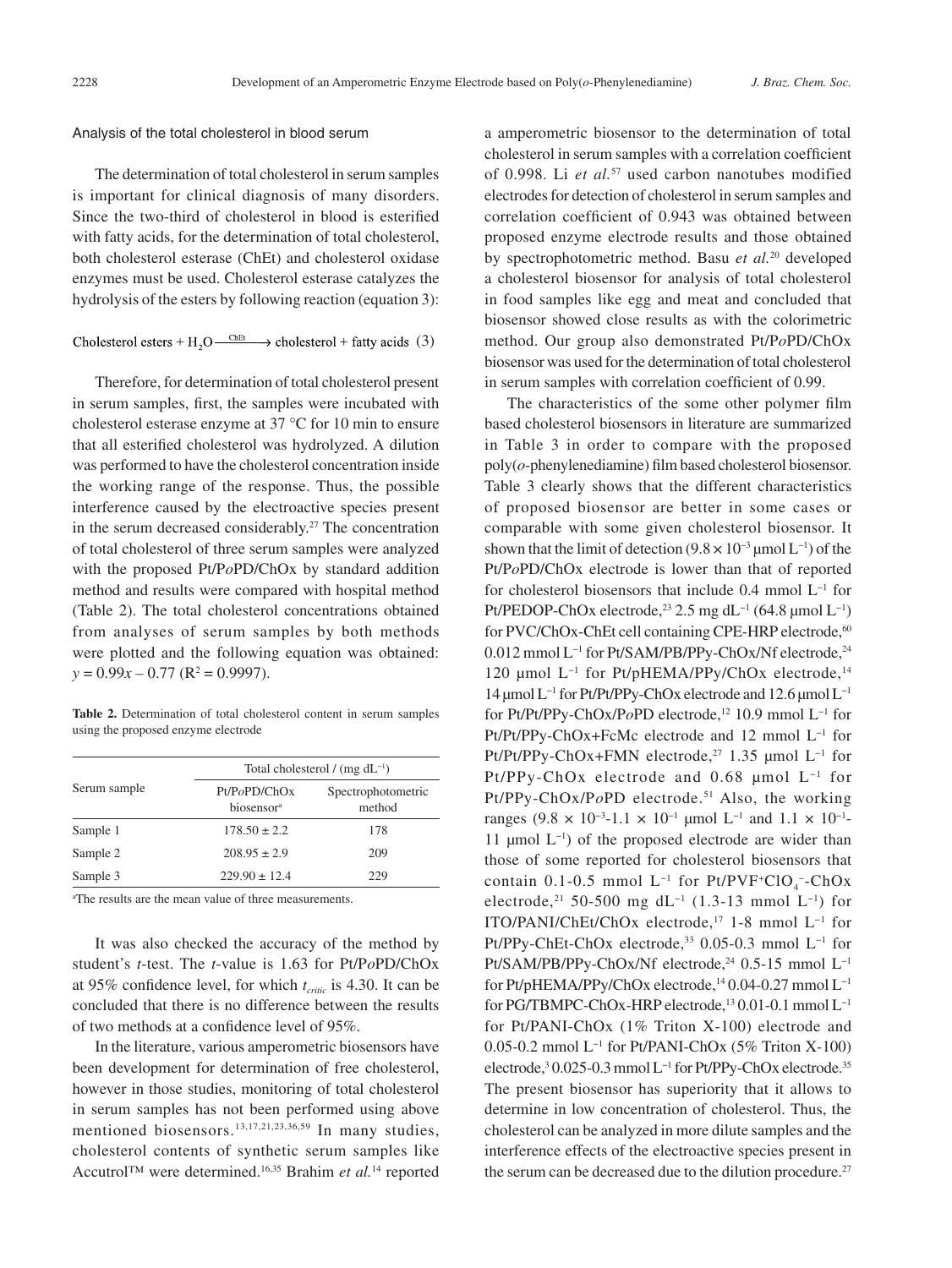| Enzyme/Mediator/Working<br>potential                                                                                                                                                     | Matrix/Immobilization technique                                                                                  | Response time                                            | Storage stability                                                                 | Working range/Detection limit/Sensitivity                                                                                                                                                                                                                                                                                                                                            | Interference studies                                                                                | Application                                                                                    | Reference      |
|------------------------------------------------------------------------------------------------------------------------------------------------------------------------------------------|------------------------------------------------------------------------------------------------------------------|----------------------------------------------------------|-----------------------------------------------------------------------------------|--------------------------------------------------------------------------------------------------------------------------------------------------------------------------------------------------------------------------------------------------------------------------------------------------------------------------------------------------------------------------------------|-----------------------------------------------------------------------------------------------------|------------------------------------------------------------------------------------------------|----------------|
| $ChOx/-/ +0.7 V$                                                                                                                                                                         | Pt/PEDOP electrode/entrapment during<br>electropolymerization                                                    | 150 s                                                    | 20 days                                                                           | $-10.4$ mmol $L^{-1/2}$                                                                                                                                                                                                                                                                                                                                                              |                                                                                                     |                                                                                                | 23             |
|                                                                                                                                                                                          | ChOx-ChEt-HRP/-/-50 mV PVC cell and CPE/ChOx-ChEt covalently<br>immobilized on PVC cell, HRP<br>incorporated CPE | 20 s                                                     | activity loss after 100<br>days<br>50%                                            | $-$ /2.5 mg dL <sup>-1</sup> /-                                                                                                                                                                                                                                                                                                                                                      | no important effects of lactate,<br>glucose, ascorbic acid, EDTA                                    | $y = 1.027x - 2.3611$<br>blood serum<br>$R^2 = 0.9916$                                         | $\infty$       |
| ChOx/PVF/+700 mV                                                                                                                                                                         | Pt-PVF+CIO <sub>4</sub> <sup>-</sup> film/entrapment into film                                                   |                                                          | 2 weeks                                                                           | 140 $\mu$ A mol <sup>-1</sup> L cm <sup>-2</sup><br>$0.1-0.5$ mmol $L^{-1}/-1$                                                                                                                                                                                                                                                                                                       |                                                                                                     |                                                                                                | $\overline{c}$ |
| $ChOx$ -ChEt $l$ -/+ $0.5V$                                                                                                                                                              | ITO coated glass plate-PANI/covalent<br>immobilization with glutaral dehy de                                     | $40 s$                                                   | 6 weeks                                                                           | $7.5 \times 10^{-4}$ nA mg <sup>-1</sup> dL <sup>-1</sup><br>50-500 mg dL <sup>-1</sup> /-                                                                                                                                                                                                                                                                                           | no important effects of lactate,<br>glucose, ascorbic acid                                          |                                                                                                | $\Box$         |
| ChOx-ChEt/-/+0.5 V                                                                                                                                                                       | ITO-PPy electrode/entrapment into<br>polymer film                                                                |                                                          | 4 weeks                                                                           | $0.15 \mu A$ mmol <sup>-1</sup> L<br>1-8 mmol $L^{-1}/\rightarrow$                                                                                                                                                                                                                                                                                                                   | negligible interference of glucose,<br>uric acid, lactate                                           |                                                                                                | 33             |
| $ChOx/PB/-0.05V$                                                                                                                                                                         | Pt/SAM/PB/PPy-ChOx/Nf electrode/<br>entrapment into polymer film                                                 |                                                          | 25 days                                                                           | 8572 nA mmol <sup>-1</sup> L cm <sup>-2</sup><br>$0.05 - 0.3$ mmol $L^{-1}$ /<br>$0.012$ mmol $L^{-1}$ /                                                                                                                                                                                                                                                                             | uric acid, ascorbic acid<br>acetaminophen                                                           | Relative error $-3.05\%$<br>Relative error -5.05%<br>synthetic serum<br>Accutrol <sup>TM</sup> | 24             |
| $ChOx/-/0.7V$                                                                                                                                                                            | Pt-pHEMA-PPy electrode/entrapment                                                                                | 30 <sub>s</sub>                                          | 20% activity loss after<br>12 months                                              | $19.05$ nA mol <sup>-1</sup> L<br>$0.5-15$ mmol $L^-$<br>$120 \mu$ mol $L^{-1}$                                                                                                                                                                                                                                                                                                      |                                                                                                     | 97-103% recovery<br>Serum samples<br>$(R^2 = 0.998)$                                           | $\overline{1}$ |
| $ChOx/-/+0.5V$                                                                                                                                                                           | Pt-Pt-PPy-PoPD electrode/entrapment<br>into PPy film                                                             | Pt/Pt/PPy-ChOx<br>Pt/Pt/PPy-ChOx<br>6.3 s                | 1 month                                                                           | Up to $0.4 \text{ mmol L}^{-1}/14 \mu \text{ mol L}^{-1}$<br>Up to $0.35$ mmol $L^{-1}/$<br>77.81 nA mmol <sup>-1</sup> L                                                                                                                                                                                                                                                            | permselective membrane to<br>ascorbic acid and uric acid<br>PoPD film composed a                    | Standard addition<br>Accutrol <sup>TM</sup><br>4.77%                                           | $\overline{c}$ |
|                                                                                                                                                                                          |                                                                                                                  | $\mathcal{P}o\mathrm{PD}$<br>$7.8\,\mathrm{s}$           |                                                                                   | $12.6$ µmol $L^{-1}/62.15$ nA mmol <sup>-1</sup> L                                                                                                                                                                                                                                                                                                                                   |                                                                                                     | Calibration<br>5.24%                                                                           |                |
| $ChOx-HRP-$<br>$-0.28V$                                                                                                                                                                  | Pyrolitic graphite-TBMPC polymer<br>electrode/entrapment into polymer<br>membrane                                | 30s                                                      | 7 days                                                                            | $0.04 - 0.27$ mmol $L^{-1}/$<br>$1.02$ nA mmol <sup>-1</sup> L                                                                                                                                                                                                                                                                                                                       | ascorbic acid interferes the<br>responce at high level                                              |                                                                                                | $\mathbf{r}$   |
| $ChOx$ -Ch $Et$ -/0.6 V                                                                                                                                                                  | adsorption with layer-by-layer technique<br>ITO coated glass plate-PSS-PEL                                       | $30 - 40$ s                                              |                                                                                   | Up to 1mmol $L^-$                                                                                                                                                                                                                                                                                                                                                                    |                                                                                                     |                                                                                                | $\overline{6}$ |
| flavin nucleotides /<br>$+0.5V$                                                                                                                                                          | electrode/entrapment into polymer layer<br>ChOx/ferrocene derivative or Pt-Pt-PPy+FcMC or Pt-Pt-PPy+FMN          |                                                          | Pt/Pt/PPy-ChOx+FcMc<br>Pt/Pt/PPy-ChOx+FMN<br>$< 10 \mathrm{ days}$<br>$<$ 30 days | 10.9 mmol L <sup>-1</sup> /73.13 nA mmol <sup>-1</sup> L<br>$12 \text{ mmol L}^{-1}/42.95 \text{ nA mmol}^{-1}$ L<br>Up to 0.4 mmol $L^{-1}$ /<br>Up to $0.4$ mmol $L^{-1}$ /                                                                                                                                                                                                        | permabilities of ascorbic acid and standard serum samples<br>uric acid are low                      |                                                                                                | 27             |
| $ChOx/-/+0.6V$                                                                                                                                                                           | Pt-PANI/enzyme doped into polymer<br>electrochemically                                                           |                                                          | 49% activity lose after<br>11 days                                                | 5% Triton X-100 0.05-0.2 mmol $L^{-1/2}$<br>1% Triton X-100 0.01-0.1 mmol L <sup>-1</sup>                                                                                                                                                                                                                                                                                            | Ascorbic acid and uric acid<br>interfere the response                                               |                                                                                                | 3              |
| $ChOx/-/+0.7V$                                                                                                                                                                           | Pt-overoxide PPy/entrapment into<br>polymer film                                                                 | 7.5 s                                                    | 15 days                                                                           | $0.025 - 0.3$ mmol $L^{-1}$ /-/<br>43.99 nA mmol <sup>-1</sup> L                                                                                                                                                                                                                                                                                                                     | uric acid 10% and 1%, respectively<br>Permabilities of ascorbic acid and                            | Accutrol $+3.79\%$<br>synthetic serum<br>$-2.27%$                                              | 35             |
| $ChOx/-/+0.7V$                                                                                                                                                                           | Pt-overoxide PPy-PoPD electrode/<br>entrapment into PPy film                                                     | Pt-PPY-ChOx-<br>Pt-PPY-ChOx<br>PoPD 7.0 $\rm s$<br>7.5 s | 15 days                                                                           | Up to 0.3 mmol $L^{-1}$ /0.68 $\mu$ mol $L^{-1}$ /<br>Up to 0.3 mmol $L^{-1}$ /1.35 $\mu$ mol $L^{-1}$ /<br>43.99 nA mmol <sup>-1</sup> L<br>35.78 nA mmol <sup>-1</sup> L                                                                                                                                                                                                           | permselective membrane to<br>ascorbic acid and uric acid<br>PoPD film composed a                    | Accutrol <sup>TM</sup><br>$-2.02\%$<br>3.03%                                                   | 51             |
| ChOx/-/+0.7 V                                                                                                                                                                            | Pt-PoPD/covalent immobilization with<br>glutaraldehyde                                                           | 150 <sub>s</sub>                                         | 59 % activity lose after<br>6 days                                                | 2. range $1.1 \times 10^{-1}$ µmol $L^{-1}$ - 11 µmol $L^{-1}/$<br>15.18 µA µmol <sup>-1</sup> L and 0.095 µA µmol <sup>-1</sup> L<br>1. range $9.8 \times 10^{-3}$ µmol L <sup>-1</sup> -1.1 × 10 <sup>-1</sup><br>$9.8 \times 10^{-3}$ µmol L <sup>-1</sup> /<br>$\mu$ mol $L^{-1}$                                                                                                | permselective membrane to some<br>interferences species except uric<br>PoPD film composed a<br>acid | real serum samples<br>$y = 0.99x - 0.77$<br>$(R^2 = 0.9997)$                                   | this study     |
| phosphonium chloride: PSS: poly(styrene sulfonate); PEI: poly(ethylene imine); SAM: Self-assembly monolaver: Nf; Nafion: FeMC: ferrocenemonocarboxylic acid: FMN: flavin mononucleotide. | -: not mentioned; ChOx: Cholesterol oxidase; ChEt: cholesterol esterase; Pt:                                     |                                                          |                                                                                   | platinum; HRP: horseradish peroxidase; ITO: indium tin oxide; PB: PR: sian Blue; PEDOP: Poly(3,4-ethylendioxypyrrol); PVC: polyvinyl chloride; CPE: carbon<br>paste electrode; Pvly(vinylferrocenium) perchlorate; PVF: poly(vinylferrocenium); PANI: polyaniline; PPy: polypyrrole; pHEMA: poly(2-hydroxyethyl methacrylate); PaPD: poly(o-phenylenediamine); TBMPC: tributylmethyl |                                                                                                     |                                                                                                |                |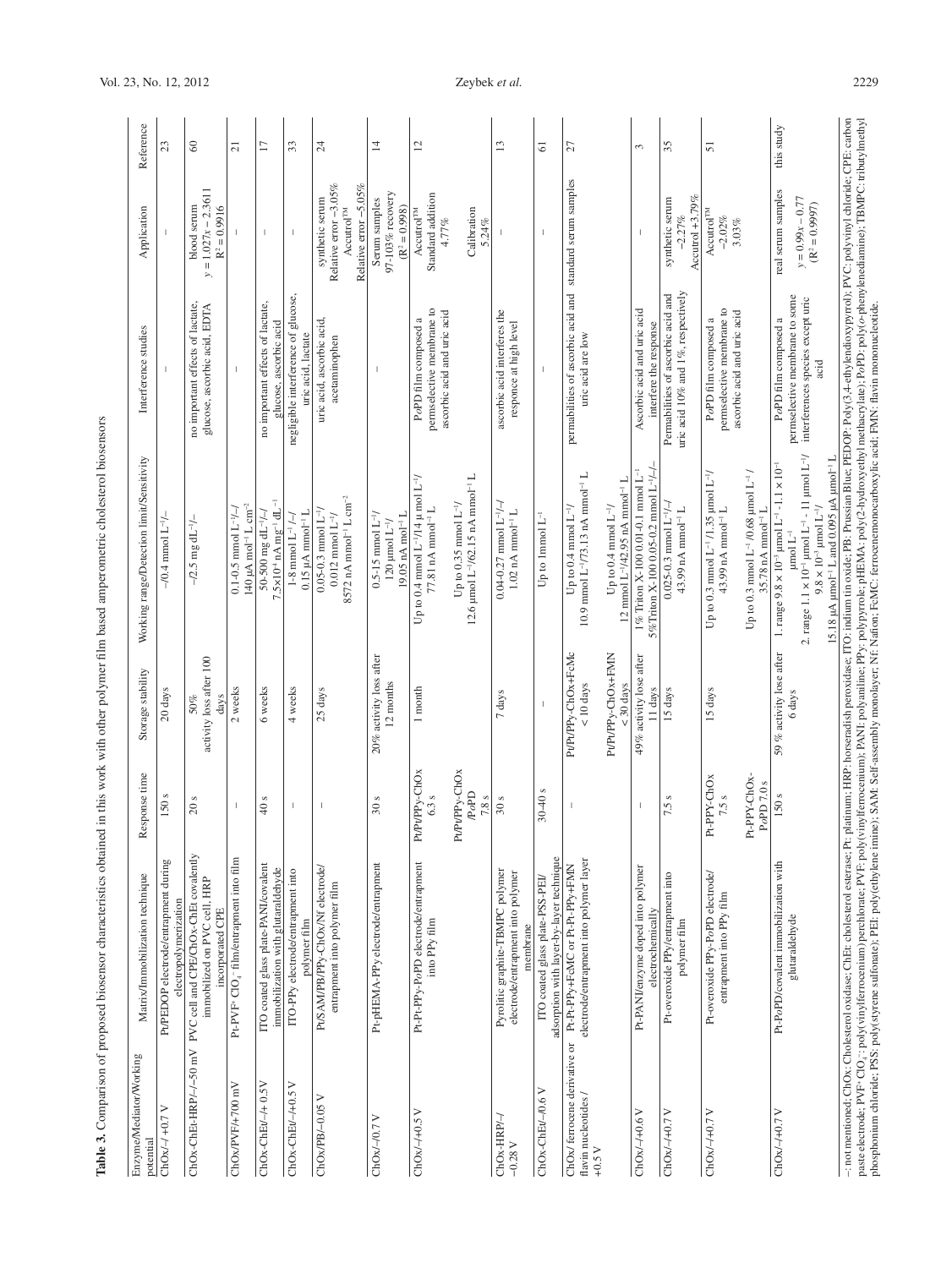The determination of cholesterol in real samples has not been carried out in the many biosensor studies based on polymer films due to their high limit of detection and effects of interfering species.3,13,17,21,23,36,59,61

# **Conclusions**

In this study, amperometric cholesterol enzyme electrode based on poly(*o*-phenylenediamine) film was prepared for the determination of total cholesterol content in serum samples. It can be said that electropolymerized poly(*o*-phenylenediamine) film reduced the interference and Pt/P*o*PD/ChOx electrode enabled accurate determination of total cholesterol in serum at +0.7 V *vs.* Ag/AgCl. Besides, the proposed enzyme electrode showed very low limit of detection which allows total cholesterol determination in diluted serum samples.

# **Acknowledgement**

We gratefully acknowledge the financial support (Project No. 106 T 359) of The Scientific and Research Council of Turkey.

# **References**

- 1. Waterham, H. R.; *FEBS Lett.* **2006**, *580*, 5442.
- 2. Arya, S. K.; Datta, M.; Malhotra, B. D.; *Biosens. Bioelectron.*  **2008**, *23*, 1083.
- 3. Wang, H.; Mu, S.; *Sens. Actuators, B* **1999**, *56*, 22.
- 4. Shih, W.-C.; Yang, M.-C.; Lin, M. S.; *Biosens. Bioelectron.*  **2009**, *24*, 1679.
- 5. Manasterski, A. Zak, B.; *Microchem. J.* **1973**, *18*, 240.
- 6. Perlstein, M. T.; Thibert, R. J.; Zak, B.; *Microchem. J.* **1975**, *20*, 428.
- 7. Artiss, J. D.; Thibert, R. J.; Zak, B.; *Microchem. J.* **1978**, *23*, 237.
- 8. Araujo, P.; Couillard, F.; Leirnes, E.; Ask, K.; Bøkevoll, A.; Frøyland, L.; *J. Chromatogr., A* **2006**, *1121*, 99.
- 9. Lin, Y.-T.; Wu, S.-S.; Wu, H.-L.; *J. Chromatogr., A* **2007**, *1156*, 280.
- 10. Hojo, K.; Hakamata, H.; Ito, A.; Kotani, A.; Furukawa, C.; Hosokawa, Y.-Y.; Kusu, F.; *J. Chromatogr., A* **2007**, *1166*, 135.
- 11. Hojo, K.; Hakamata, H.; Kusu, F.; *J. Chromatogr., B Anal. Technol. Biomed. Life Sci.* **2011**, *879*, 751.
- 12. Vidal, J.-C.; García-Ruiz, E.; Castillo, J.-R.; *Electroanalysis*  **2001**, *13*, 229.
- 13. Bongiovanni, C.; Ferri, T.; Poscia, A.; Varalli, M.; Santucci, R.; Desideri, A.; *Bioelectrochemistry* **2001**, *54*, 17.
- 14. Brahim, S.; Narinesingh, D.; Guiseppi-Elie, A.; *Anal. Chim. Acta* **2001**, *448*, 27.
- 15. Shumyantseva, V.; Deluca, G.; Bulko, T.; Carrara, S.; Nicolini, C.; Usanov, S. A.; Archakov, A.; *Biosens. Bioelectron.* **2004**, *19*, 971.
- 16. Vidal, J.-C.; Espuelas, J.; Castillo, J.-R.; *Anal. Biochem.* **2004**, *333*, 88.
- 17. Singh, S.; Solanki, P. R.; Pandey, M. K.; Malhotra, B. D.; *Anal. Chim. Acta* **2006**, *568*, 126.
- 18. Salinas, E.; Rivero, V.; Torriero, A. A. J.; Benuzzi, D.; Sanz, M. I.; Raba, J.; *Talanta* **2006**, *70*, 244.
- 19. Solanki, P. R.; Arya, S. K.; Singh, S. P.; Pandey, M. K.; Malhotra, B. D.; *Sens. Actuators, B* **2007**, *123*, 829.
- 20. Basu, A. K.; Chattopadhyay, P.; Roychoudhuri, U.; Chakraborty, R.; *Bioelectrochemistry* **2007**, *70*, 375.
- 21. Özer, B. C.; Özyörük, H.; Çelebi, S. S.; Yıldız, A.; *Enzyme Microb. Technol.* **2007**, *40*, 262.
- 22. Khan, R.; Kaushik, A.; Mishra, A. P.; *Mater. Sci. Eng., C* **2009**, *29*, 1399.
- 23. Türkarslan, Ö.; Kayahan, S. K.; Toppare, L.; *Sens. Actuators, B*  **2009**, *136*, 484.
- 24. Vidal, J.-C.; Espuelas, J.; Garcia-Ruiz, E.; Castillo, J.-R.; *Talanta* **2004**, *64*, 655.
- 25. Yıldırımoğlu, F.; Arslan, F.; Çete, S.; Yaşar, A.; *Sensors* **2009**, *9*, 6435.
- 26. Garjonyte, R.; Malinauskas, A.; *Sens. Actuators, B* **2000**, *63*, 122.
- 27. Vidal, J. C.; Garcia-Ruiz, E.; Castillo, J. R.; *J. Pharm. Biomed. Anal.* **2000**, *24*, 51.
- 28. Yang, M.; Yang, Y. ; Yang, Y.; Shen, G.; Yu, R.; *Anal. Biochem.*  **2004**, *334*, 127.
- 29. Wang, K.; Xu, J.-J.; Chen, H.-Y.; *Biosens. Bioelectron.* **2005**, *20*, 1388.
- 30. Garjonyte, R.; Malinauskas, A.; *Sens. Actuators, B* **1999**, *56*, 85.
- 31. Vidal, J.-C.; Garcia-Ruiz, E.; Castillo, J.-R.; *Microchim. Acta*  **2003**, *143*, 93.
- 32. Yuqing, M.; Jianrong, C.; Xiaohua, W.; *Trends Biotechnol.*  **2004**, *22*, 227.
- 33. Singh, S.; Chaubey, A.; Malhotra, B. D.; *Anal. Chim. Acta* **2004**, *502*, 229.
- 34. Singh, S.; Chaubey, A.; Malhotra, B. D.; *J. Appl. Polym. Sci.*  **2004**, *91*, 3769.
- 35. Vidal, J. C.; García, E.; Castillo, J. R.; *Anal. Chim. Acta* **1999**, *385*, 213.
- 36. Singh, S.; Solanki, P. R.; Pandey, M. K.; Malhotra, B. D.; *Sens. Actuators, B* **2006**, *115*, 534.
- 37. Védrine, C.; Fabiano, S.; Tran-Minh, C.; *Talanta* **2003**, *59*, 535.
- 38. Rothwell, S. A.; Killoran, S. J.; Neville, E. M.; Crotty, A. M.; O'Neill, R. D.; *Electrochem. Commun.* **2008**, *10*, 1078.
- 39. Dumont, J.; Fortier, G.; *Biotechnol. Bioeng.* **1996**, *49*, 544.
- 40. Malitesta, C.; Palmisano, F.; Torsi, L.; Zambonin, P. G.; *Anal. Chem.* **1990**, *62*, 2735.